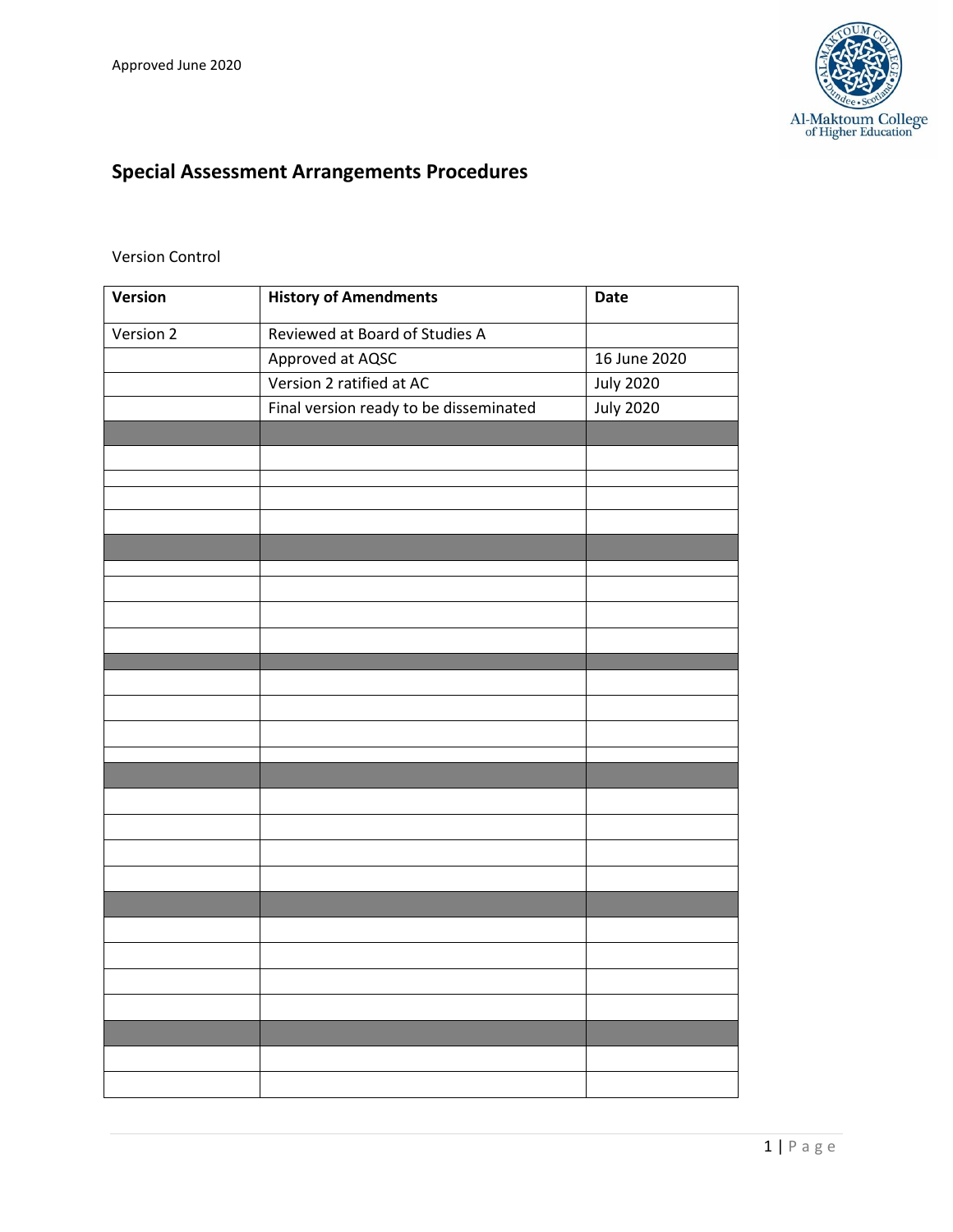## **Special Assessment Arrangements Procedures**

Al-Maktoum College of Higher Education is committed to the quality of teaching and the quality of student learning opportunity. This will include discussing and providing special assessment arrangements for students who have been identified and/or verified as having a condition which requires the provision of 'reasonable adjustments'. This will take place via a meeting of the Assessment Verification Team.

#### **Members of the Assessment Verification Team** are as follows:

- Teaching staff working closely with the student (currently or in the past, who have identified similar condition in student's circumstances)
- Relevant Programme/Unit Coordinator(s)
- Student Administration staff (in case they have identified student's specific needs dealing with evidence for absences)
- Head of Department and/or SQA Coordinator

#### **Internal assessment arrangements verification system**

- Declaration of a disability or health condition by the student when they apply to the College. Administration staff will contact the student and make him/her aware of the availability of reasonable adjustments providing that s/he submits the appropriate evidence. A student, who declares his / her condition/disability at any point during the term before assessment week, will be given the opportunity to discuss his/ her needs. At very short notice, there is no guarantee that requests can be accommodated. However, every attempt will made especially in exceptional circumstances. If s/he is a continuing student, a review of his/her condition is required to receive the necessary support for the subsequent term/year,
- Verification meeting to take place to discuss the identified special needs of the individual student and adequate assessment arrangements should be based on the students' condition and the nature of programme assessment modes,
- All relevant information and documentary evidence to be gathered and recorded; and communication should be put in a place and fully considered in determining the eligibility of the candidate and the appropriateness of the assessment arrangements,
- The need for special assessment arrangement should be independently confirmed. So the student, who has been identified by a member of staff or who has declared his/her condition and requested a reasonable adjustment, must provide external evidence such as doctors' letter or psychologist report for student with specific learning difficulties,
- The Head of Department and/or the SQA Coordinator is responsible for ensuring the College meets its responsibilities in terms of quality assurance and the provision of special assessment arrangements,
- If the Verification Team agrees to provide "special assessment arrangements", this is to be discussed with the student (either by the given teaching staff, or any other member of the Verification Team with whom the student is comfortable),
- If the student agrees with the "special assessment arrangements", s/he will fill in and sign a form for **Special Condition for Assessment Arrangements** (SCfAAs). By signing this form, the